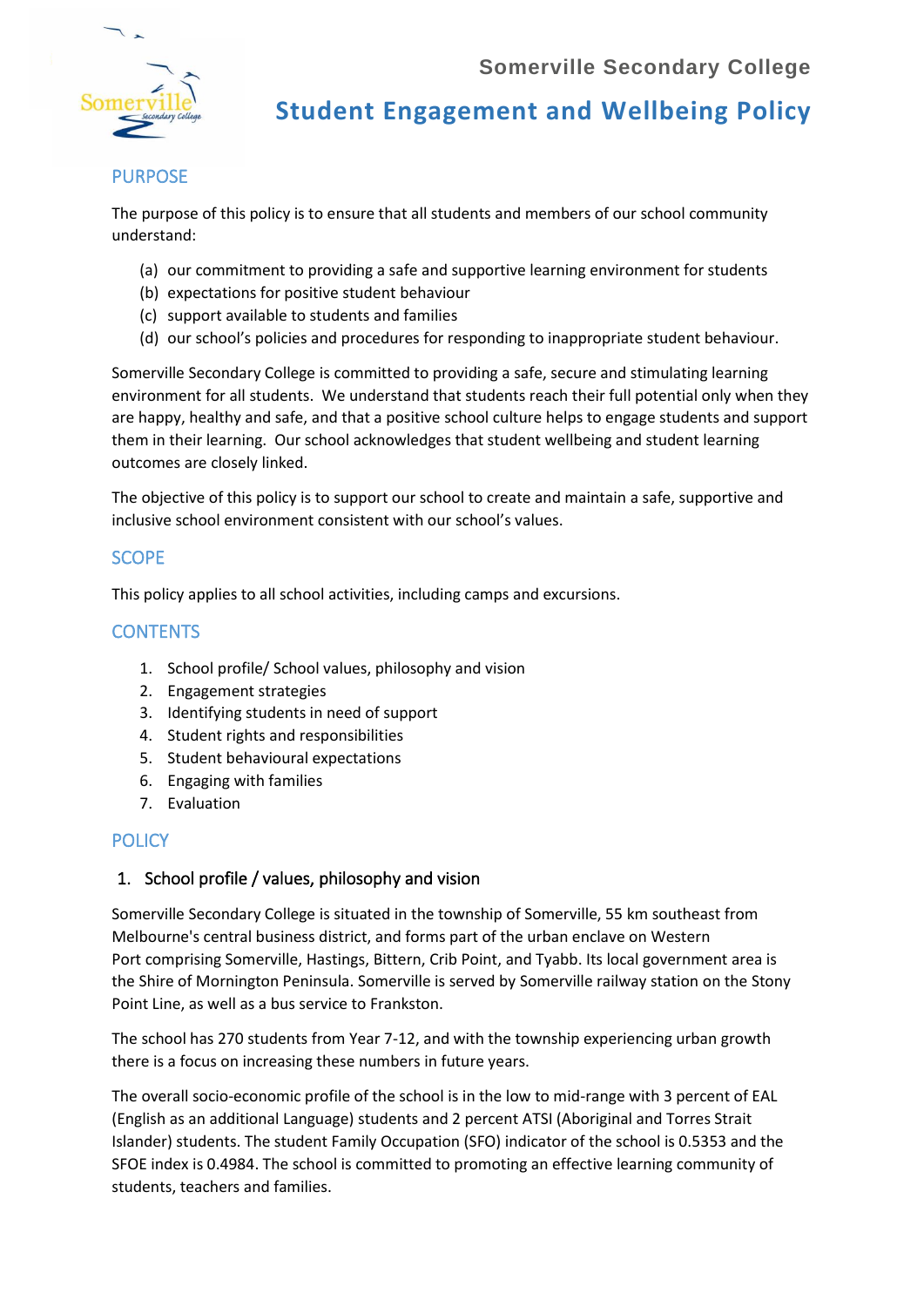

# **Student Engagement and Wellbeing Policy**

The college aims to provide access to authentic learning experiences and students experience a curriculum that is based on the Victorian curriculum with specialist-learning experiences across all curriculum areas. The college offeres the Victorian Certificate of Education (VCE) and the Victorian Certificate of Applied Learning (VCAL).

Somerville Secondary College's school vision and associated statement was updated in 2018 after significant consultation with a wide range of members of the school community including parents, students, staff, local primary schools and the general community.

Somerville Secondary College's vision statement is:

#### **"Together we use our voice to challenge and grow a confident community"**

which is proudly displayed at the front of the school. Somerville Secondary College's core values are integrity, respect and responsibility and these underpin all interactions, expectations, practices and processes within the college. Our purpose is to develop our students academically, morally and ethically to become positive contributors to the local and wider community.

### 2. Engagement strategies

Somerville Secondary College has developed a range of strategies to promote engagement, positive behaviour and respectful relationships for all students in our school. We acknowledge that some students may need extra social, emotional or educational support at school, and that the needs of students will change over time as they grow and learn.

A summary of the universal strategies used by our school is included below:

Universal

- high and consistent expectations of all staff, students and parents and carers
- prioritise positive relationships between staff and students, recognising the fundamental role this plays in building and sustaining student wellbeing
- creating a culture that is inclusive, engaging and supportive
- welcoming all parents/carers and being responsive to them as partners in learning
- analysing and being responsive to a range of school data such as attendance, Attitudes to School Survey, parent survey data, student management data and school level assessment data
- deliver a broad curriculum including VET programs, VCE and VCAL to ensure that students are able to choose subjects and programs that are tailored to their interests, strengths and aspirations
- teachers at Somerville Secondary College use an instructional framework to ensure an explicit, common and shared model of instruction to ensure that evidenced-based, high yield teaching practices are incorporated into all lessons
- teachers at Somerville Secondary College adopt a broad range of teaching and assessment approaches to effectively respond to the diverse learning styles, strengths and needs of our students and follow the standards set by the Victorian Institute of Teaching
- our school's Statement of Values are incorporated into our curriculum and promoted to students, staff and parents so that they are shared and celebrated as the foundation of our school community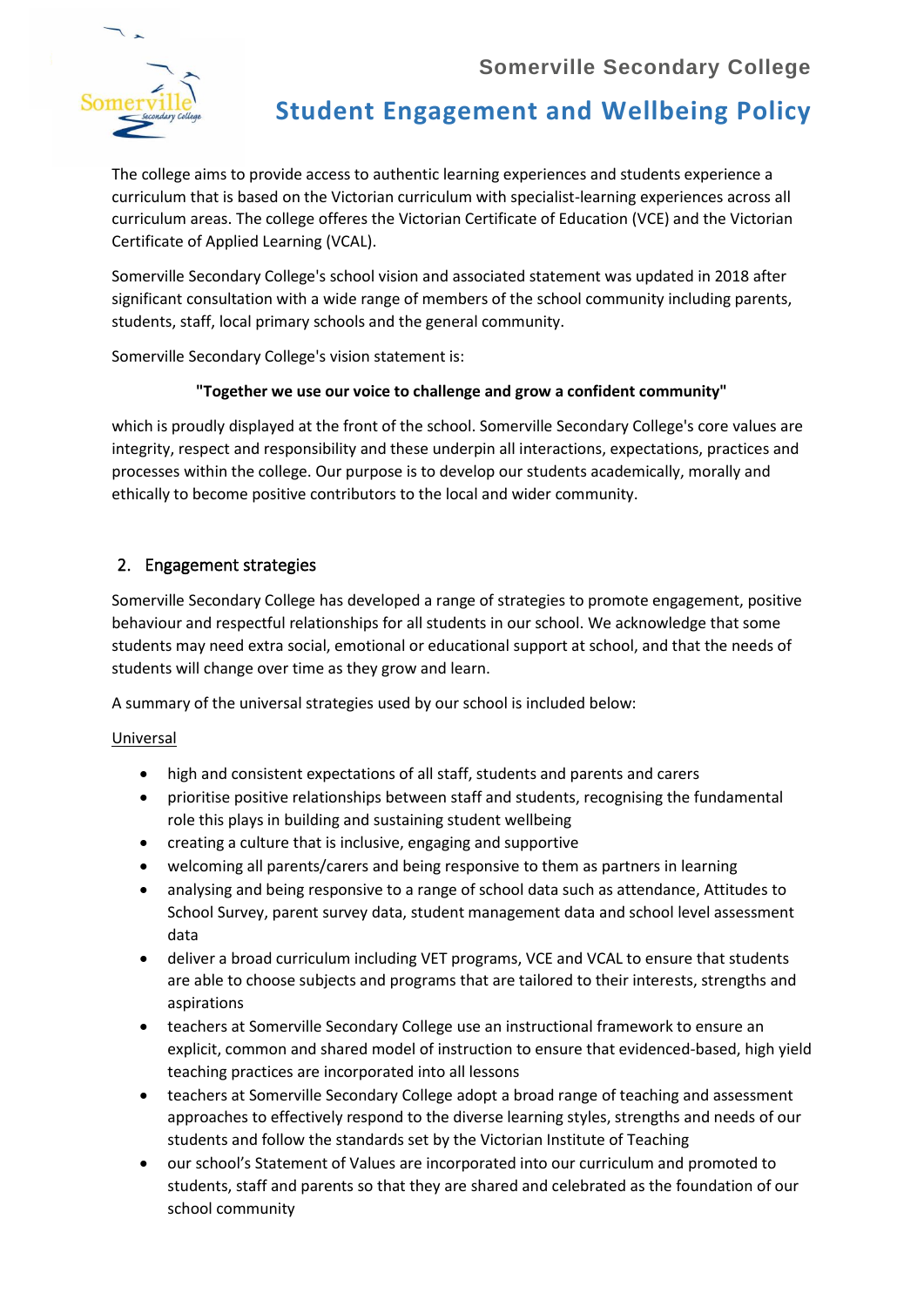

# **Student Engagement and Wellbeing Policy**

- carefully planned transition programs to support students moving into different stages of their schooling
- positive behaviour and student achievement is acknowledged in the classroom, and formally in school assemblies and communication to parents
- monitor student attendance and implement attendance improvement strategies at a wholeschool, cohort and individual level
- there is a focus moving forward for students to have the opportunity to contribute to and provide feedback on decisions about school operations through the Student Representative Council and other forums including year group meetings and Peer Support Groups. Students are also encouraged to speak with their teachers, sub school leader, Assistant Principal and Principal whenever they have any questions or concerns.
- create opportunities for cross—age connections amongst students through school plays, athletics, music programs and peer support programs
- All students are welcome to self-refer to the Student Wellbeing Coordinator, School Nurse, Youth Worker, Sub School Leaders, Assistant Principal and Principal if they would like to discuss a particular issue or feel as though they may need support of any kind. We are proud to have an 'open door' policy where students and staff are partners in learning
	- $\circ$  we engage in school wide positive behaviour support with our staff and students, which includes programs such as Respectful Relationships
- programs, incursions and excursions developed to address issue specific behaviour (i.e. anger management programs)
- opportunities for student inclusion (i.e. sports teams, clubs, before school, recess and lunchtime activities)

#### **Targeted**

- all teachers are responsible for monitoring the health and wellbeing of students in their classes and can act, alongside Sub School Leaders, as a point of contact for students who may need additional support
- all students from Year 9 and above will be assisted to develop a Career Action Plan, with targeted goals and support to plan for their future
- connect all Koori students with a Koori Engagement Support Officer
- all students in Out of Home Care may be appointed a Learning Mentor, have an Individual Learning Plan and will be referred to Student Support Services for an Educational Needs Assessment in consultation with the student and carer
- Somerville Secondary College assists students to plan their Year 10 work experience, supported by their Career Action Plan
- wellbeing and health staff will undertake health promotion and social skills development in response to needs identified by student wellbeing data, classroom teachers or other school staff each year
- staff will apply a trauma-informed approach to working with students who have experienced trauma

#### Individual

• Student Support Groups, see: [http://www.education.vic.gov.au/school/principals/spag/participation/pages/supportgroup](http://www.education.vic.gov.au/school/principals/spag/participation/pages/supportgroups.aspx) [s.aspx](http://www.education.vic.gov.au/school/principals/spag/participation/pages/supportgroups.aspx)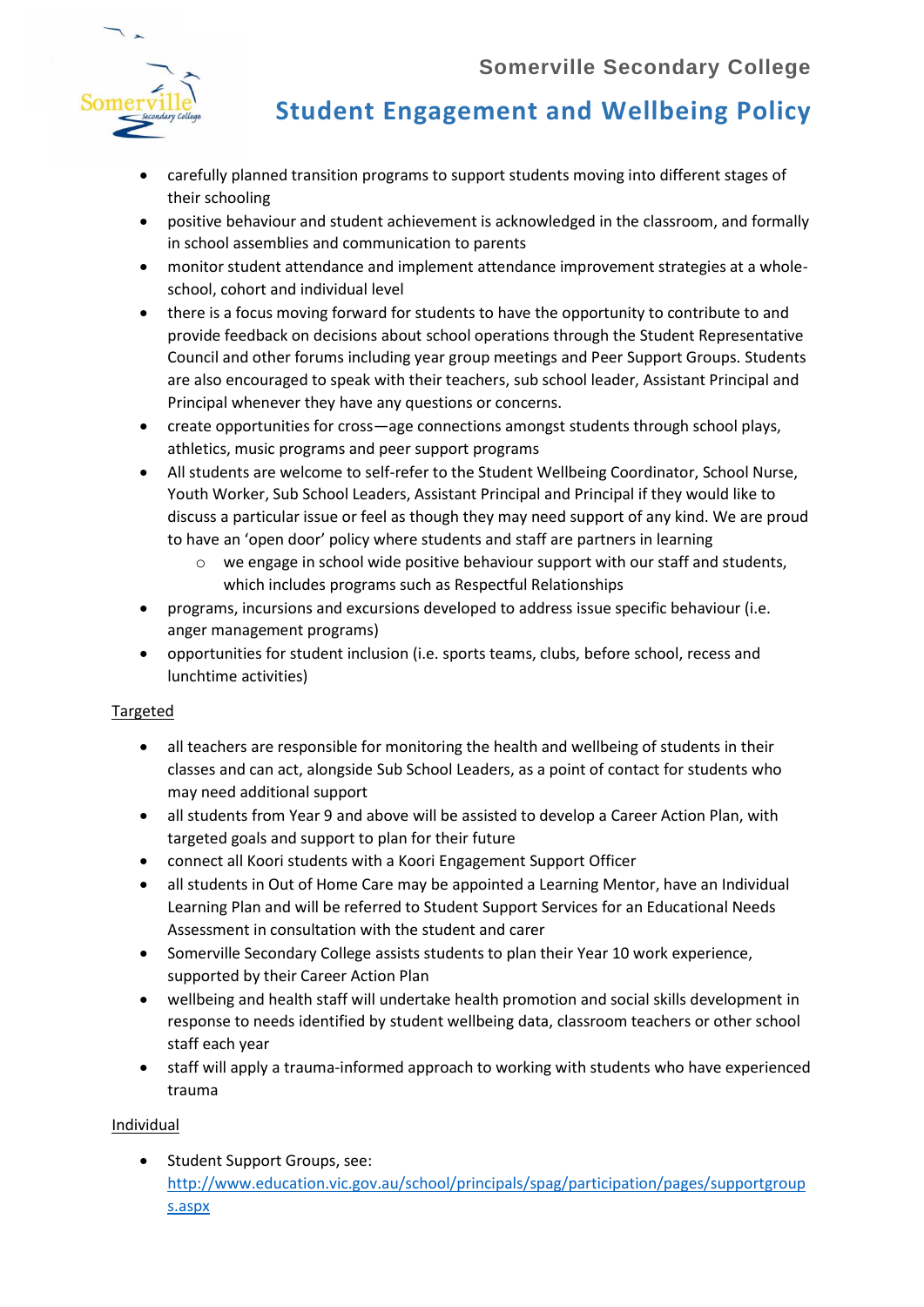

# **Student Engagement and Wellbeing Policy**

- Individual Learning Plan and Behaviour Support Plan
- Program for Students with Disabilities
- referral to Student Welfare Coordinator and Student Support Services
- referral to ChildFirst/Orange Door, Headspace
- Navigator

Somerville Secondary College implements a range of strategies that support and promote individual engagement. These can include:

- building constructive relationships with students at risk or students who are vulnerable due to complex individual circumstances
- meeting with student and their parent/carer to talk about how best to help the student engage with school
- developing an Individual Learning Plan and/or a Behaviour Support Plan
- considering if any environmental changes need to be made, for example changing the classroom set up
- referring the student to:
	- o school-based wellbeing supports
	- o Student Support Services
	- o Appropriate external supports such as council based youth and family services, other allied health professionals, headspace, child and adolescent mental health services or ChildFirst/Orange Door
	- o Re-engagement programs such as Navigator

Where necessary the school will support the student's family to engage by:

- being responsive and sensitive to changes in the student's circumstances and health and wellbeing
- collaborating, where appropriate and with the support of the student and their family, with any external allied health professionals, services or agencies that are supporting the student
- monitoring individual student attendance and developing an Attendance Improvement Plans in collaboration with the student and their family
	- running regular Student Support Group meetings for all students:
		- o with a disability
		- o in Out of Home Care
		- o and with other complex needs that require ongoing support and monitoring.

#### 3. Identifying students in need of support

Somerville Secondary College is committed to providing the necessary support to ensure our students are supported intellectually, emotionally and socially. The Student Wellbeing team plays a significant role in developing and implementing strategies help identify students in need of support and enhance student wellbeing. Somerville Secondary College will utilise the following information and tools to identify students in need of extra emotional, social or educational support:

- personal, health and learning information gathered upon enrolment and while the student is enrolled
- attendance records
- academic performance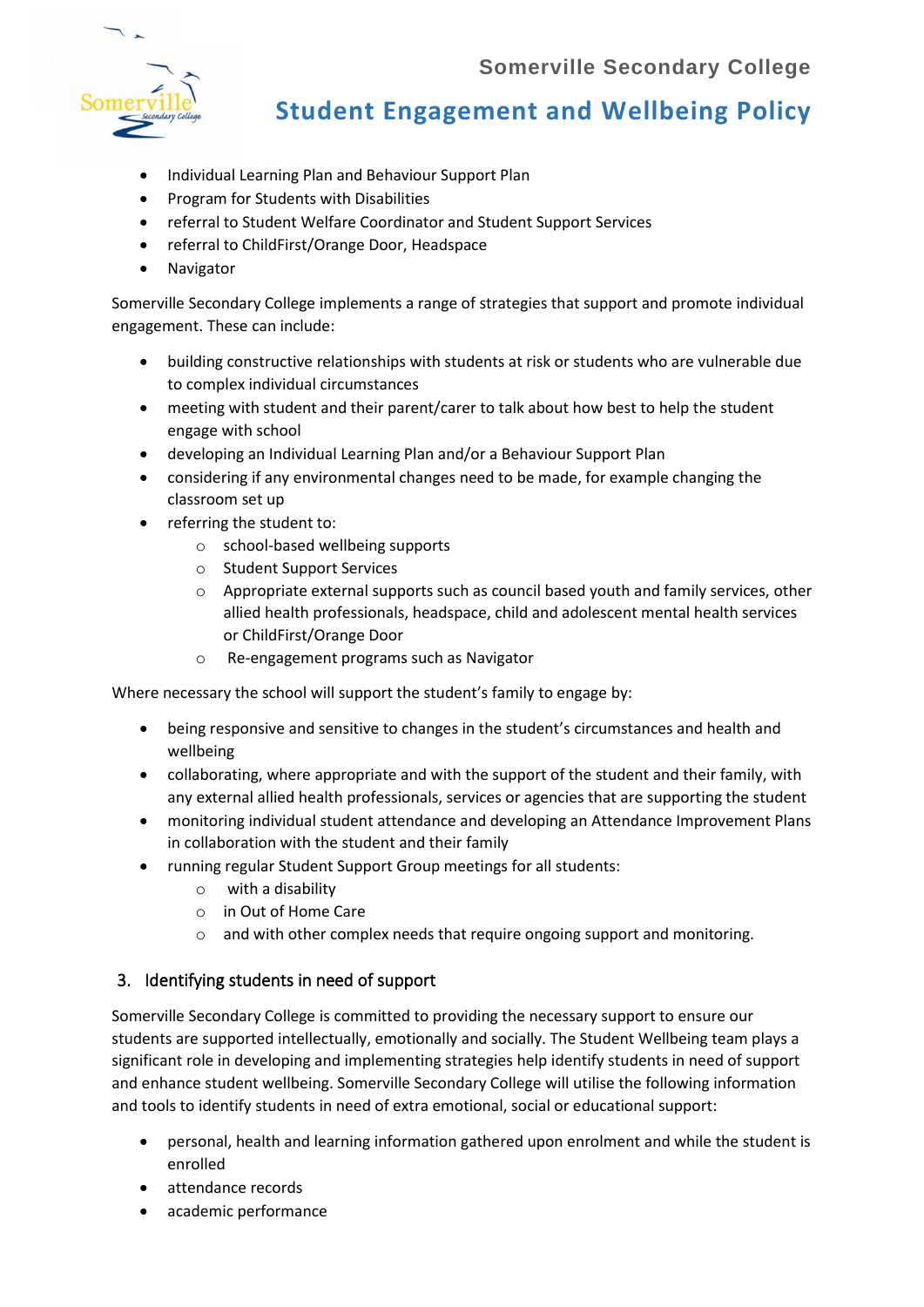

**Student Engagement and Wellbeing Policy**

- observations by school staff such as changes in engagement, behaviour, self-care, social connectedness and motivation
- attendance, detention and suspension data
- engagement with families
- self-referrals or referrals from peers

#### 4. Student rights and responsibilities

All members of our school community have a right to experience a safe and supportive school environment. We expect that all students, staff, parents and carers treat each other with respect and dignity. Our school's Statement of Values highlights the rights and responsibilities of members of our community.

Students have the right to:

- participate fully in their education
- feel safe, secure and happy at school
- learn in an environment free from bullying, harassment, violence, discrimination or intimidation
- express their ideas, feelings and concerns.

Students have the responsibility to:

- participate fully in their educational program
- display positive behaviours that demonstrate respect for themselves, their peers, their teachers and members of the school community
- respect the right of others to learn.

Students who may have a complaint or concern about something that has happened at school are encouraged to speak to their parents or carers and approach a trusted teacher or a member of the school leadership team.

#### 5. Student behavioural expectations

Behavioural expectations of students, staff and families are grounded in our school's Statement of Values. Student bullying behaviour will be responded to consistently.

When a student acts in breach of the behaviour standards of our school community, Somerville Secondary College will institute a staged response, consistent with the Department's Student Engagement and Inclusion Guidelines. Where appropriate, parents will be informed about the inappropriate behaviour and the disciplinary action taken by teachers and other school staff.

Disciplinary measures may be used as part of a staged response to inappropriate behaviour in combination with other engagement and support strategies to ensure that factors that may have contributed to the student's behaviour are identified and addressed. Disciplinary measures at our school will be applied fairly and consistently. Students will always be provided with an opportunity to be heard.

Disciplinary measures that may be applied include:

• warning a student that their behaviour is inappropriate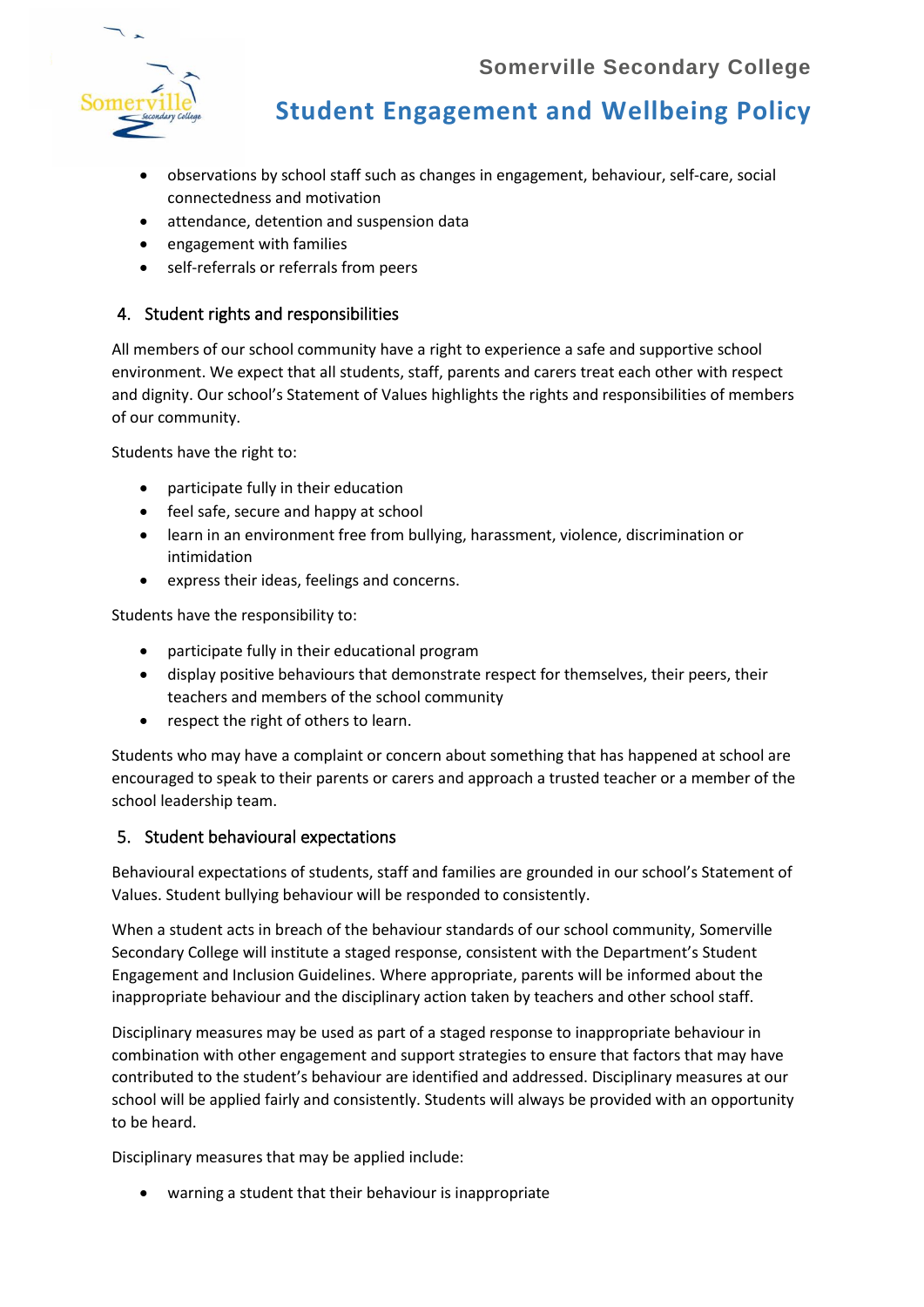

# **Student Engagement and Wellbeing Policy**

- teacher controlled consequences such as moving a student in a classroom or other reasonable and proportionate responses to misbehaviour
- withdrawal of privileges
- referral to the Sub School Leader
- restorative practices
- detentions
- behaviour reviews
- suspension
- expulsion

Suspension and expulsion are measures of last resort and may only be used in particular situations consistent with Department policy, available at:

<http://www.education.vic.gov.au/school/principals/spag/participation/pages/engagement.aspx>

Corporal punishment is prohibited in our school and will not be used in any circumstance.

#### 6. Engaging with families

Somerville Secondary College values the input of parents and carers, and we will strive to support families to engage in their child's learning and build their capacity as active learners. We aim to be partners in learning with parents and carers in our school community.

We work hard to create successful partnerships with parents and carers by:

- ensuring that all parents have access to our school policies and procedures, available on our school website
- maintaining an open, respectful line of communication between parents and staff, supported by our Communicating with School Staff policy.
- providing parent volunteer opportunities so that families can contribute to school activities
- involving families with homework and other curriculum-related activities
- involving families in school decision making
- coordinating resources and services from the community for families
- including families in Student Support Groups, and developing individual plans for students.

#### 7. Evaluation

Somerville Secondary College will collect data each year to understand the frequency and types of wellbeing issues that are experienced by our students so that we can measure the success or otherwise of our school based strategies and identify emerging trends or needs.

Sources of data that will be assessed on an annual basis include:

- student survey data
- incidents data
- school reports
- parent survey
- case management
- CASES21
- SOCS